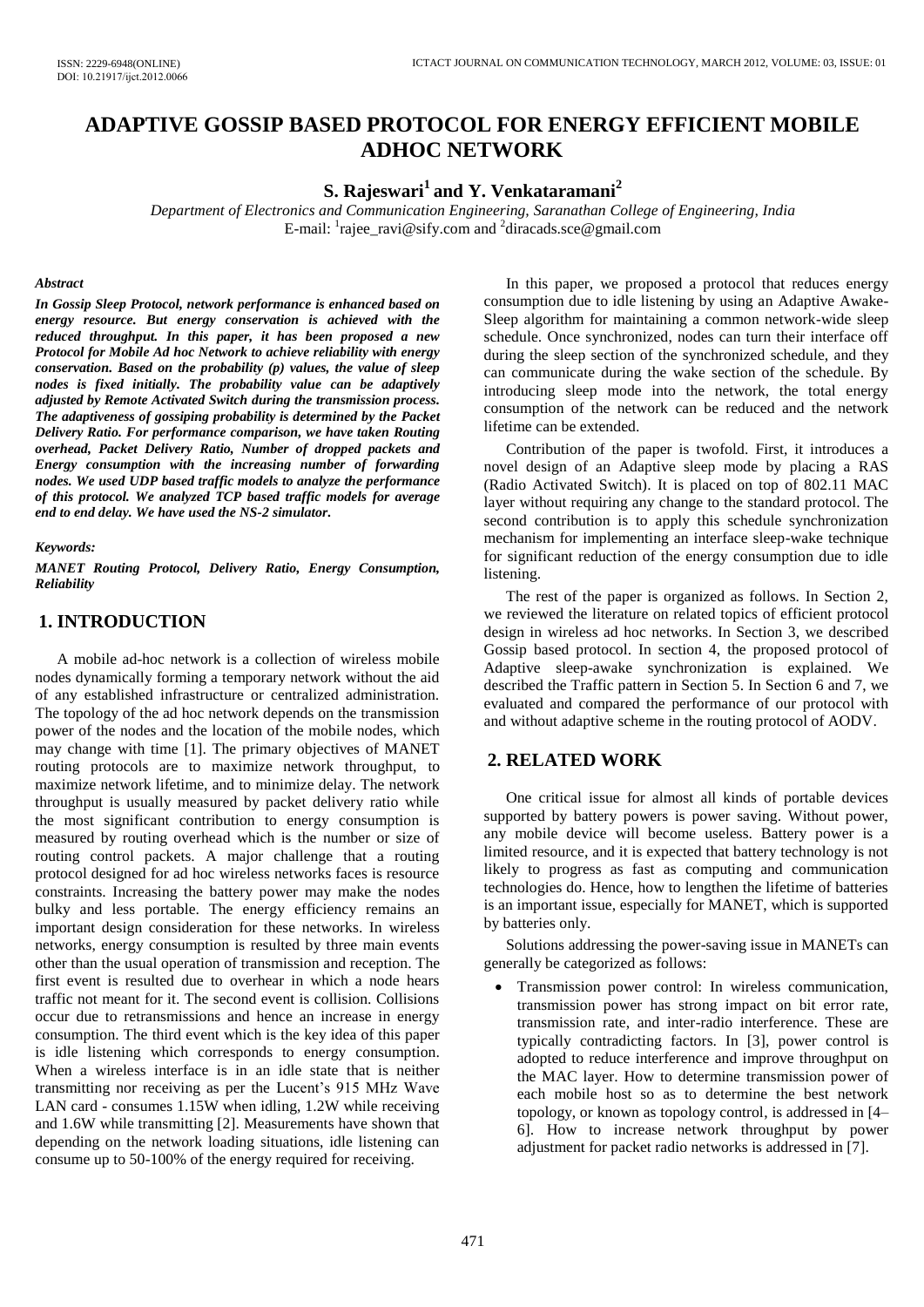- Power-aware routing: Power-aware routing protocols were proposed based on various power cost functions [8–12]. In [8], when a mobile host's battery level is below a certain threshold, it will not forward packets for other hosts. In [11], five different metrics based on battery power consumption are proposed. Ref. [12] considers both hosts\_ lifetime and a distance power metric. A hybrid environment consisting of battery-powered and outletplugged hosts is considered in [9]. Two distributed heuristic clustering approaches for two multi-casting are proposed in [10] to minimizing the transmission power.
- Low-power mode: More and more wireless devices can support low-power sleep modes. IEEE 802.11 [12] has a power-saving mode in which a radio only needs to be awake periodically. HIPERLAN allows a mobile host in power-saving mode to define its own active period. An active host may save powers by turning off its equalizer according to the transmission bit rate.

Comparisons are presented in [14] to study the power-saving mechanisms of IEEE 802.11 and HIPERLAN in ad hoc networks. Bluetooth [15] provides three different low-power modes: sniff, hold, and park. Other references include [16–22].

 This paper studies the management of power saving (PS) modes for IEEE 802.11-based MANETs and thus falls into the last category of the above classification. We consider MANETs which are characterized by multi-hop communication, unpredictable mobility, no plug-in power, and no clock synchronization mechanism. In particular, the last characteristic would complicate the problem since a host has to predict when another host will wake up to receive packets. Thus, the protocol must be asynchronous. As far as we know, the power management problem for multi-hop MANETs has not been addressed seriously in the literature. Existing standards, such as IEEE 802.11 and HIPERLAN, do support PS modes, but assume that the MANET is fully connected. Bluetooth also has lowpower modes, but is based on a master to slave architecture, so time synchronization is trivial. The works [19, 20] address the power saving problem, but assume the existence of access points. A lot of works have focused on multi-hop MANETs on issues such as power-aware routing, topology control, and transmission power control (as classified above), but how to design PS mode is left as an open problem.

## **3. GOSSIP ROUTING IN ADHOC NETWORKS**

In Gossip, the packet retransmission is based on the outcome of coin tosses; the main objective of gossip is to minimize the number of retransmissions, while maintaining the main benefits of flooding. A message is normally transmitted as a broadcast rather than a unicast communication in adhoc networks. Since wireless resources are expensive, we use this physical-layer broadcasting feature of the radio transmission. In the gossiping protocol, we control the probability with which this physicallayer broadcast is sent [23].

The basic gossiping protocol is simple. A source sends a route request with probability 1. When a node first receives a route request, with probability p it broadcasts the request to its neighbors and with probability 1-p it discards the request; if the node receives the same route request again, it is discarded. Thus, a node broadcasts a given route request [26] at most once. Thus, in almost all executions of the algorithm, either scarcely any nodes receive the message, or most of them do. Ideally, we could make less number of executions where the gossip dies out relatively low while also keeping the gossip probability low, to reduce the message overhead [23].

As we mentioned earlier, the current ad hoc network routing protocols require all the nodes to be awake and keep listening. This wastes a lot of energy. Even if there is no traffic or heavy traffic (neighbor nodes are totally redundant for each other), the traditional ad hoc routing protocols necessitate all nodes to continue listening, thereby wasting the energy. Hence this reduces the lifetime of the nodes as well as the network's lifetime [26].The major objective as proposed in (GSP) is to achieve energy efficiency by putting some nodes in a sleep mode. The potential disadvantage of this approach is that packets may go through longer paths if the nodes sleeping are on the shortest paths [23] between source and destination nodes, resulting in more energy consumption in the network-wide communication. Also, paths will be broken more often due to mode change of the nodes. Therefore, more overhead is generated to overcome the path failures and this will consume some extra energy. In addition, sleeping of nodes results in decrease of the network throughput and increase of end to end delay.

## **4. NEW PROPOSED ENERGY AWARE GOSSIP PROTOCOL**

In this paper, based on the GSP ad hoc routing, we proposed a new Protocol to achieve energy efficiency and reliability in wireless ad hoc networks to overcome the drawbacks. In this protocol, the nodes can be in active mode with probability 1-p or sleep mode with probability p which is fixed at the initial stage. A node (which wants to communicate) maintains a control variable called B which represents the current number of active neighbors. At each transmitting node the same process is initiated. The rest of the nodes will be in either p or 1-p state. The higher - B is the more power the node uses to send packets and thus the communication is more reliable. But higher the value of B will consume more amount of energy in joules in order to either forward or receive the packets. So, to reduce the amount of energy consumption the algorithm starts with every node in the network initializes B to one - means that a node initially broadcasts data packets only to its closest neighbor, thus requiring the least power. But to achieve the reliability, if needed, the intermediate nodes which fall on the path are triggered to the active mode. Now, the parameter of packet delivery ratio is computed and in the source node it is compared with threshold by means of feedback. Now, based on the time of feedback value arrived, we can estimate the shortest path. The time at which the feedback factor received is noted as T value. Other paths timing information through which we received the feedback factor are noted down. Perform the comparison with T and other computed time. This will used to determine the delayed response path and if so the nodes in that path are triggered into the sleep node. If the value of packet delivery ratio is greater than threshold value, the intermediate nodes are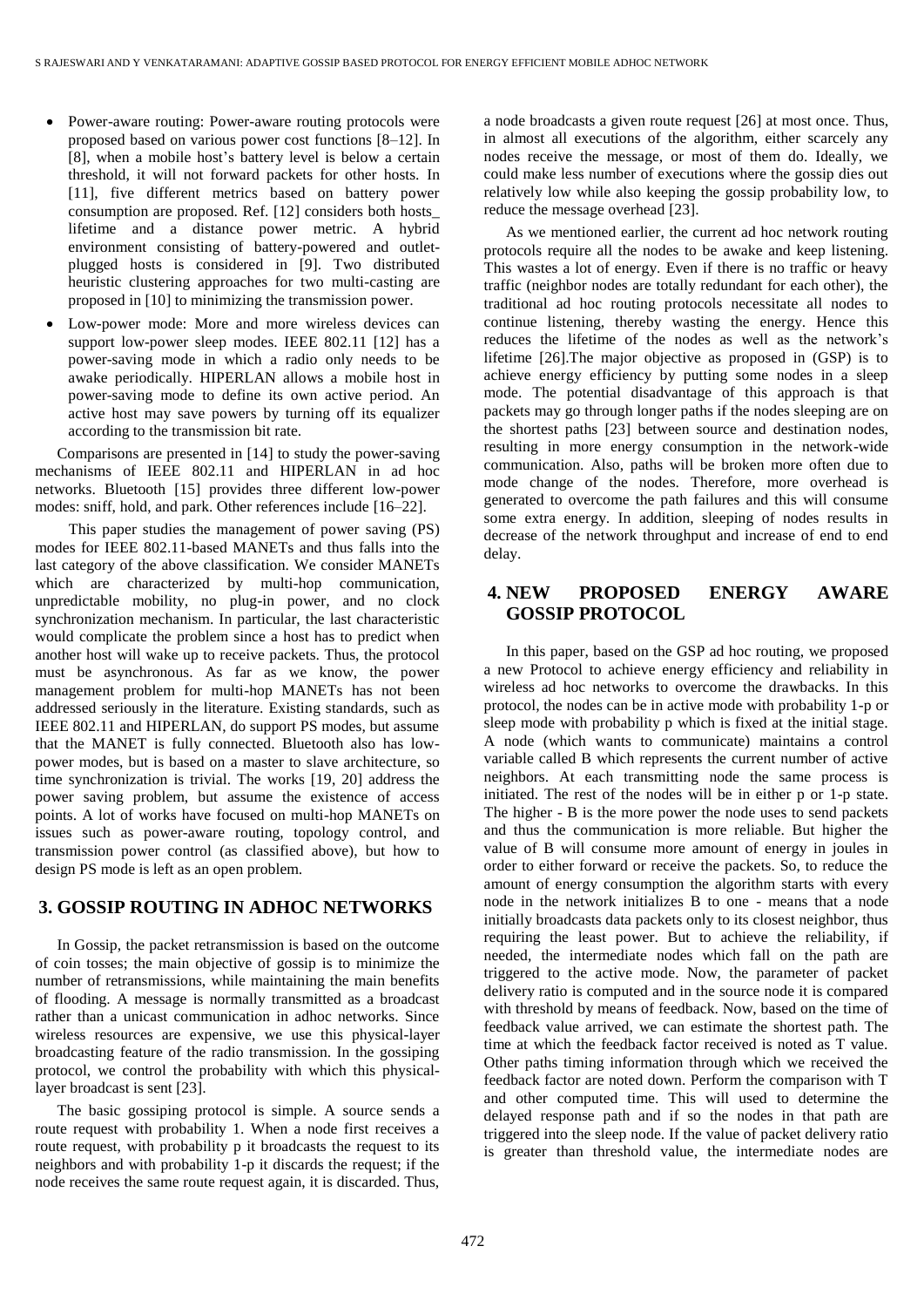(which have been brought to active mode) triggered to sleep mode. The process repeats for every periodic interval.

But, due to the shortest path if the packet delivery ratio is not meeting the required threshold value, the other path, which gave somewhat greater delay compared to the shortest path time T, is taken into account. Through established path packets are transmitted. Now, the feedback of packet delivery ratio is computed. If it is above the threshold value, the nodes in the other path which yield greater delay are triggered to sleep mode. In this work, the threshold value is set as 0.5.

Based on RF tags technology, we can develop a switch that can be used to remotely activate a radio device while being in sleep state. In this way, nodes are woken up when necessary rather than getting active periodically to verify whether there is pending traffic.

The schematic representation of the switch, so-called RAS (Remote Activated Switch), is shown in Fig.1. Whenever, a node becomes idle, it enters a sleep state, i.e., the standard receiver/transmitter is turned off as well as part of the device electronics. Waking-up signals are received and demodulated [25] by the RAS, and then the signal information is passed to the logic circuit that detects the sequence. If the received sequence matches the device's sequence, it turns on the standard receiver. Notice that the RAS receiver may be either totally passive (e.g., an amplitude demodulator) or supplied by the battery source through connection 1.



Fig.1. Scheme of the Communication Device Circuit

Two major challenges that one would encounter when designing power-saving protocols are: clock synchronization and the neighbor discovery. Clock synchronization in a multi-hop MANET is difficult since there is no central control and packet delays may vary due to unpredictable mobility and radio interference. PS modes are typically supported by letting lowpower host's wake up only in specific time. Without precise clocks, a host may not be able to know when other PS hosts will wake up to receive packets. Further, a host may not be aware of a PS host at its neighborhood since a PS host will reduce its transmitting and receiving activities. Such incorrect neighbor information may be detrimental to most current routing protocols because the route discovery procedure may incorrectly report that there is no route even when routes actually exist with some PS hosts in the middle

The major objective as proposed in this protocol is to achieve energy efficiency by putting more number of nodes in a sleep mode. The sleep nodes in the path of the packet transmissions are made to be active state by a triggering signal which will consume power from the RF signal itself. But we can achieve reliability, energy conservation and less delay compared to existing protocols. And in this protocol, once the threshold value is achieved the nodes are again driven to sleep mode which will conserve some extra amount of power compared to the existing power saving schemes.

## **5. TRAFFIC PERFORMANCE ANALYSIS**

MANET performance is sensitive to mobility, scalability and traffic load, so to examine the different protocol performance while the amount of traffic and speed of nodes varies even plays a crucial role in efficient traffic routing. Now the important aspect is whether varying the network size, node speed and traffic load will improve the performance of the Protocols. So far Research studies on performance analysis of MANET routing protocols have shown distinctive results, based on the different network conditions such as traffic type, parameters, network size [24] and by using different simulators.

## **5.1 TRANSMISSION CONTROL PROTOCOL (TCP)**

It represents to the transport layer of the OSI reference model. TCP uses a virtual connection. It means a logical connection is established before transmitting the data. TCP operates at a higher level with the end systems like Web browser and Web server. Applications of TCP include FTP, HTTP, streaming media and E-mail. TCP in data transmission uses requests for the lost packets and rearranges the out of order packets and minimizes the network congestion [27]. This makes TCP efficient in accurate packet deliver. But sometimes, this will result in long delays usually in seconds using requests for lost packets.

#### **5.2 USER DEFINED PROTOCOL (UDP)**

UDP is as simple message-based connectionless protocol. Connectionless protocols do not set up a dedicated end-to-end connection. Communication is achieved by transmitting information in one direction from source to destination without verifying the readiness or state of the receiver [27]. But, this approach leads to Unreliable, Not ordered and Datagramed approach. But UDP makes inefficient in accuracy. Since in MANET communication the radio range is small, this unreliable UDP provides high packet delivery ratio with small amount of delay.

#### **6. SIMULATION RESULTS**

NS2 is used to simulate the proposed algorithm and the channel capacity of mobile hosts is set to the same value: 2 Mbps. For the MAC layer protocol the distributed coordination function (DCF) of IEEE 802.11 (for wireless LANs) is used. It has the functionality to notify the network layer about link breakage. In the simulation, mobile nodes moved within a 600 meter x 400 meter region for 50 seconds simulation time. The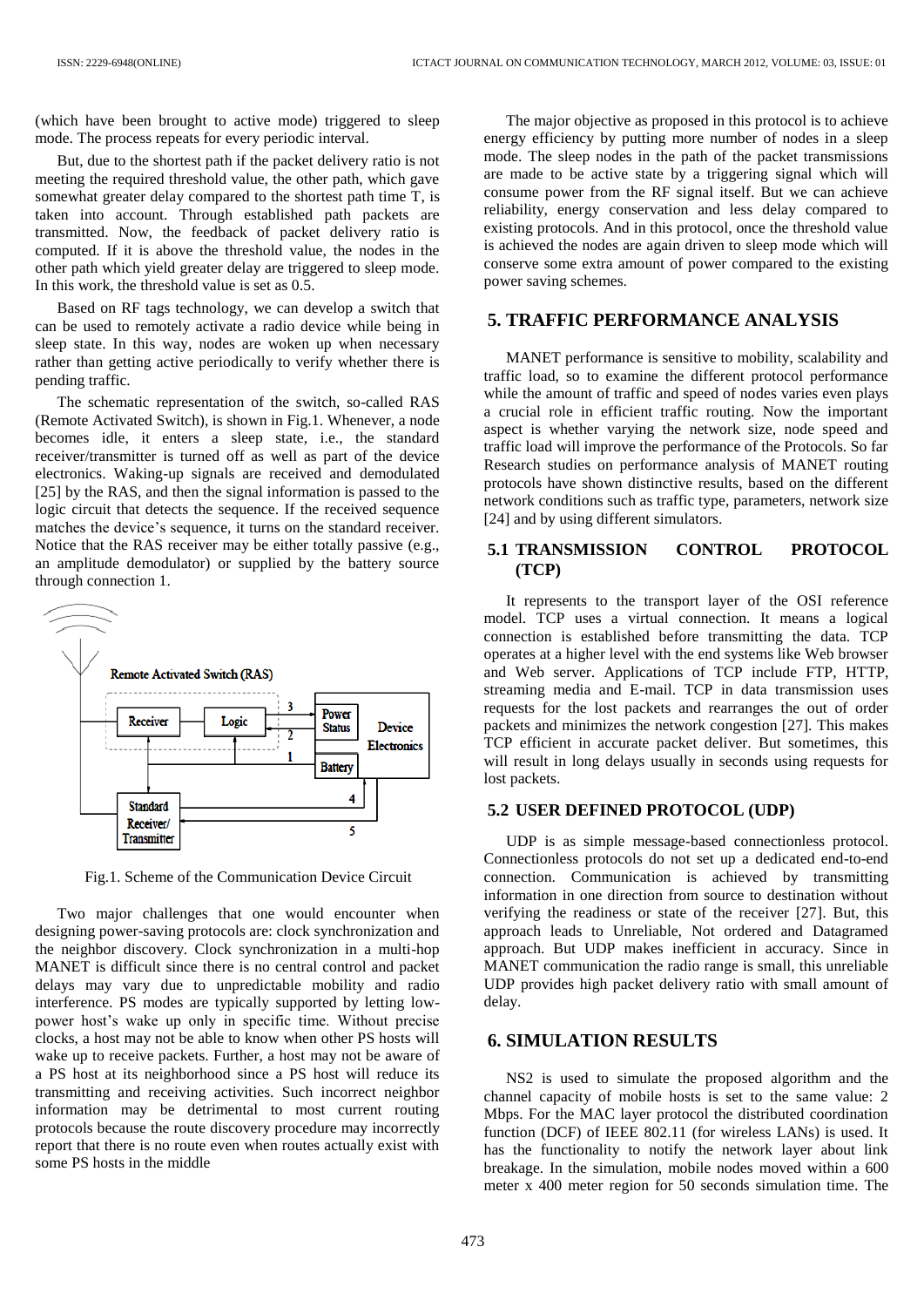number of mobile nodes is kept as 50. We assumed that each node moves independently with the same average speed of 20m/s. All nodes have the same transmission range of 250 meters. The simulated traffic is Constant Bit Rate (CBR). The pause time of the mobile node is kept as 10 sec. The traffic Scheduler is changed as TCP and the comparison is made.

Mobile ad hoc networks have several inherent characteristics (e.g. dynamic topology, time-varying and bandwidth constrained wireless channels, multi-hop routing, and distributed control and management).

To judge the merit of a routing protocol, one needs metrics both qualitative and quantitative-- with which to measure its suitability [23] and performance. Specifically, this paper evaluates the performance comparison of AODV routing protocol with this proposed energy saving Adaptive Gossip Based Protocol and without adaptive technique based on the following performance metrics: Energy consumption, Average Drop and Packet delivery ratio with the increasing number of forwarding nodes.

### **6.1 ENERGY CONSUMPTION**

Energy consumption is calculated by the ratio of the total energy consumed to the total number of nodes present in the deployed network. This metric unit is in joules. Energy consumption model for lucent IEEE 802.11i wavelan pc card with 2mbps Radio mode Energy Consumption (W) is listed as below.

Transmit 0.660, Receive 0.395, Idle 0.035 and for Sleep 0.008



Fig.2. Energy Consumption Vs Number of forwarding nodes

Fig.2 gives the Energy consumption of protocols when the number of forwarding nodes is increased. From the Fig.2 we can see, the Energy consumption is less in the proposed scheme than other schemes. Even though number of forwarding node is increased due to sleep mode the energy consumption is constant and starts decreasing after some point in the forwarding nodes for the proposed scheme.

But in the proposed scheme without adaptive technique, the energy consumption is gradually increased due to packets taking the alternate path (presence of sleep nodes in the shortest path) to reach the destination. The routing protocol AODV consumes

the maximum energy due to always awakening mode nodes in the path of the routing.

### **6.2 PACKET DELIVERY RATIO**

Packet delivery ratio is calculated by dividing the number of packets received by the destination through the number of packets originated. It specifies the packet loss rate, which limits the maximum throughput of the network. The better the delivery ratio, the more complete and correct is the routing protocol. Fig.3 gives the Delivery Ratio of protocols when the number of forwarding nodes is increased for all the schemes. As we can see from the Fig.3, the Delivery Ratio is more in the case of proposed scheme than any other schemes.



Fig.3. Delivery Ratio Vs Number of forwarding nodes

Due to the change of mode by trigger signal the proposed scheme has got good delivery ratio compared to other schemes. But in the proposed protocol without adaptive technique the packet delivery ratio will start decreasing and at one stage, the packet delivery ratio has very low value than the routing protocol of AODV because of the sleep mode behavior.

#### **6.3 PACKETS DROP**

Number of packets Drop is calculated based on the trace file generated by simulation. It calculates the number of packets dropped in percentage before the data packets reach the destination. This metric is calculated by 'D' -- packets were dropped when they transmitted by source before they reach the destination. This includes all possible drops caused by control and as well as data packets. But dropped data packets are alone taken for calculation and it is plotted. This metric is significant in understanding the packet delivery ratio. In the initial position, since the number of neighbor node is one, the drop will be the same for both the schemes (with and without). But when the number of forwarding node is increased due to the trigger signal used for the adaptive technique, the drop will be decreased in the proposed scheme as shown in the Fig.4.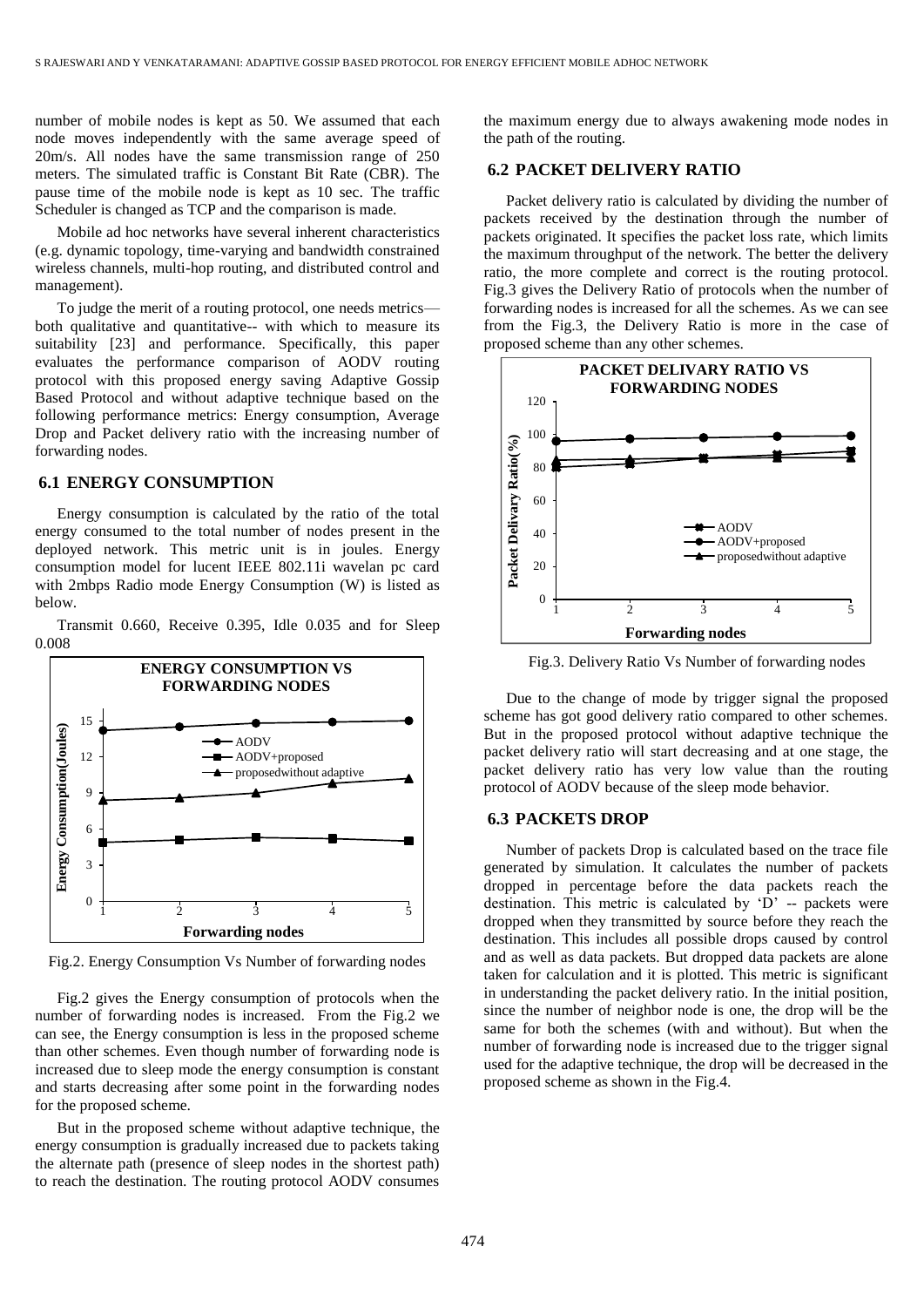

Fig.4. Drop Vs Number of forwarding nodes

In the proposed protocol without adaptive technique shows significant amount of packets dropped. The drop is due to sleep mode of nodes and the dynamic nature of nodes. The percentage of drop of AODV is high compared to the proposed protocols.

## **6.4 ROUTING OVERHEAD**

As the network grows, various routing protocols perform differently. The amount of routing traffic increases as the network grows. An important measure of the scalability of the protocol, and thus the network, is its routing overhead. It is defined as the total number of routing packets transmitted over the network, expressed in bits per second.



Fig.5. Routing overhead Vs Number of forwarding nodes

Fig.5 shows the performance of the three routing protocols in term of routing overhead over varying number of forwarding nodes. As shown from the fig, the routing overhead generated by each of the routing protocols increases almost linearly as the number of forwarding nodes increases. But in the proposed protocol the routing overhead is less compared to other two schemes.

## **7. COMPARISON OF TCP AND CBR TRAFFIC FLOW**

#### **7.1 AVERAGE END-TO-END DELAY**

Average End-to-End delay (seconds) is the average time it takes a data packet to reach the destination. This metric is calculated by subtracting – time at which first packet was transmitted by source from – time at which first data packet arrived to destination. This includes all possible delays caused by buffering during route discovery latency, queuing at the interface queue, retransmission delays at the MAC, propagation and transfer times. This metric is significant in understanding the delay introduced by path discovery.



Fig.6. Average End to End Delay Vs Simulation Time for CBR Traffic

Traffic pattern analysis for this proposed protocol is analyzed with CBR and TCP. From the figs, we can realize that for TCP Traffic, the average end to end delay is increased but to achieve the guaranteed packet delivery ratio. But in the case of CBR, the average end to end delay is decreased with the moderate packet delivery ratio.



Fig.7. Average End to End Delay Vs Simulation Time for TCP Traffic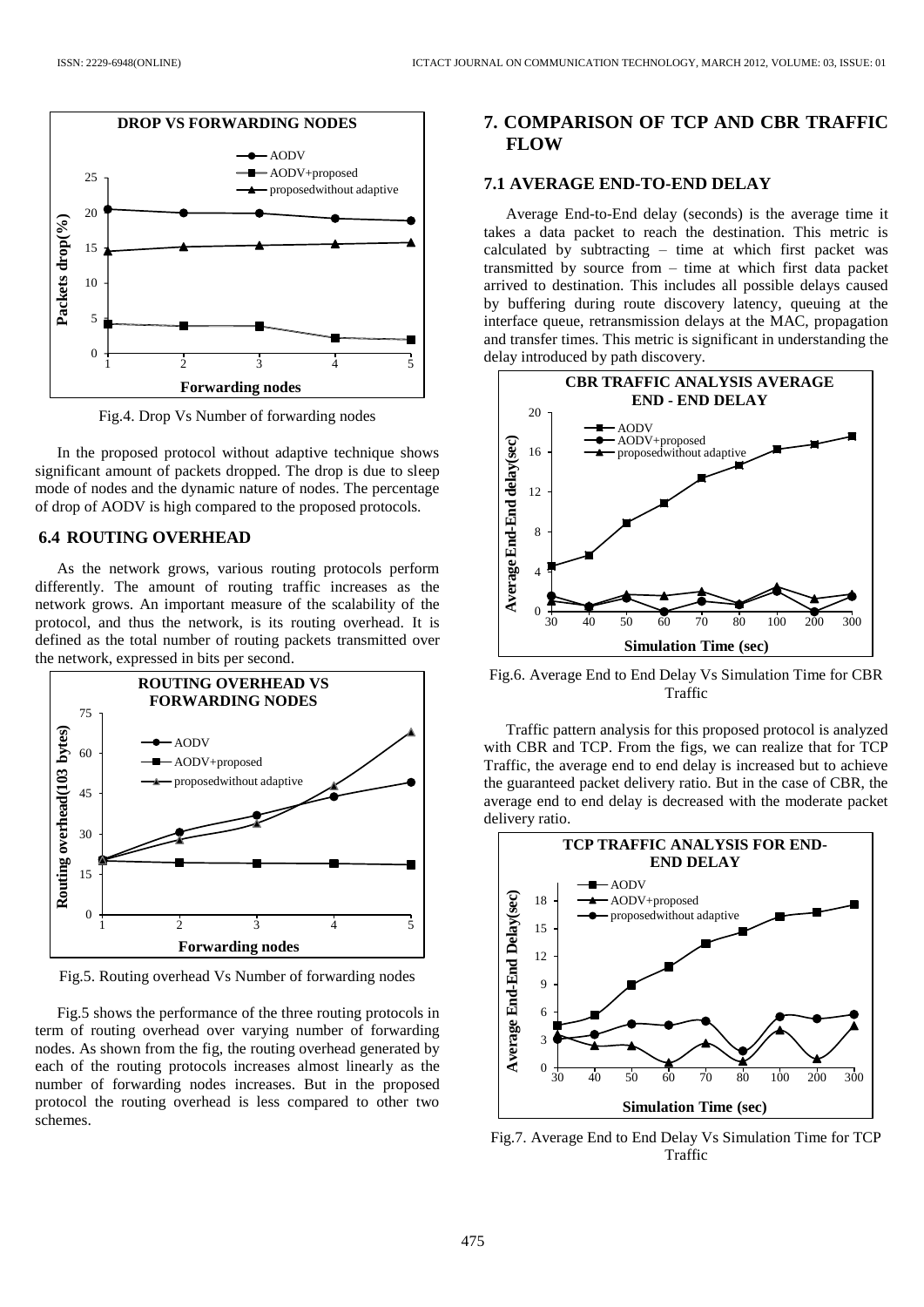## **8. CONCLUSION**

In this paper, we have proposed a new Energy Efficient and Reliable Gossip Routing Protocol. This protocol assures the increased delivery ratio, better reliability and low energy consumption for power managed routing. By simulation results, we have shown that the proposed protocol achieves good delivery ratio, less amount of Drop and less energy consumption. For further enhancement of this work, we plan to optimize the Queue for better performance.

### **REFERENCES**

- [1] Wei Ye, J. Heidemann, and D. Estrin, "An energy efficient MAC protocol for wireless sensor networks", *Proceedings of the Twenty First Annual Joint Conference of the IEEE Computer and Communication Societies*, Vol. 3, pp. 1567- 1576, 2002.
- [2] M. Stemm and R.H. Katz, "Measuring and reducing energy consumption of network interfaces in handheld devices", *IEICE Transactions on Fundamentals of Electronics, Communications and Computer Science, Special issue on Mobile Computing*, Vol. 80, No. 8, pp. 1125-1131, 1997.
- [3] S.L. Wu, Y.C. Tseng and J.P. Sheu, "Intelligent medium access for mobile ad hoc networks with Busy Tones and power control", *IEEE Journal on Selected Areas in Communications*, Vol. 18, pp. 1647–1657, 2000.
- [4] L. Hu, "Topology control for multihop packet radio networks", *IEEE Transactions on Communications*, Vol. 41, No. 10, pp. 1474–1481, 1993.
- [5] R. Ramanathan and R. Rosales-Hain, "Topology control of multihop wireless networks using transmit power adjustment", *in Proceedings of Nineteenth Annual Joint Conference of the IEEE Computer and Communications Societies*, Vol. 2, pp. 404–413, 2000.
- [6] R. Wattenhofer, L. Li, P. Bahl, and Y.M. Wang, "Distributed topology control for power efficient operation in multihop wireless ad hoc networks", *in Proceedings of Nineteenth Annual Joint Conference of the IEEE Computer and Communications Societies*, pp. 1388–1397, 2001.
- [7] C.F. Huang, Y.C. Tseng, S.L. Wu, and J.P. Sheu, "Increasing the throughput of multihop packet radio networks with power adjustment", *International Conference on Computer, Communication, and Networks*, pp. 317–337, 2001.
- [8] J. Gomez, A.T. Campbell, M. Naghshineh, and C. Bisdikian, "A distributed contention control mechanism for power saving in random-access ad-hoc wireless local area networks", *in Proceedings of IEEE International Workshop on Mobile Multimedia Communications*, pp. 114–123, 1999.
- [9] J.H. Ryu, and D.H. Cho, "A new routing scheme concerning power-saving in mobile ad-hoc networks", *in Proceedings of IEEE International Conference on Communications*, Vol. 3, pp. 1719–1722, 2000.
- [10] J.H. Ryu, S. Song, and D.H. Cho, "A power-saving multicast routing scheme in 2-tir hierarchical mobile ad-

hoc networks", *in Proceedings of IEEE Vehicular Technology Conference*, Vol. 4, pp. 1974–1978, 2000.

- [11] S. Singh, M. Woo, and C.S. Raghavendra, "Power-aware routing in mobile ad hoc networks", *Proceedings of the International Conference on Mobile Computing and Networking*, pp. 181–190, 1998.
- [12] I. Stojmenovic and X. Lin, "Power-aware localized routing in wireless networks", *Proceedings of IEEE International Parallel and Distributed Processing Symposium*, pp. 371– 376, 2000.
- [13] LAN MAN Standards Committee of the IEEE Computer Society, "*Wireless LAN medium access control (MAC) and physical layer (PHY) specifications: Higher-speed Physical Layer Extension in the 2.4 GHz Band*," IEEE Std 802.11, 1999.
- [14] H. Woesner, J.P. Ebert, M. Schlager, and A. Wolisz, "Powersaving mechanisms in emerging standards for wireless LANs: the MAC level perspective", *IEEE Personal Communications*, pp. 40–48, 1998.
- [15] J.C. Haartsen, "The bluetooth radio system", *IEEE Personal Communications*", Vol. 7, No. 1, pp.28–36, 2000.
- [16] S. Singh, and C.S. Raghavendra, "Power efficient MAC protocol for multihop radio networks", *in Proceedings of Nineth IEEE International Personal, Indoor and Mobile Radio Communications Conference*, pp. 153–157, 1998.
- [17] C.F. Chiasserini, and R.R. Rao, "A distributed power management policy for wireless ad hoc networks", *IEEE Wireless Communication and Networking Conference*, Vol. 3, pp. 1209–1213, 2000.
- [18] J.R. Lorch, and A.J. Smith, "Software strategies for portable computer energy management", *IEEE Personal Communications*, Vol. 5, No. 3, pp. 60–73, 1998.
- [19] A.K. Salkintzis, and C. Chamzas, "An in-band powersaving protocol for mobile data networks", *IEEE Transactions on Communications*, Vol. 46, pp. 1194–1205, 1998.
- [20] T. Simunic, H. Vikalo, P. Glynn and G.D. Micheli, "Energy efficient design of portable wireless systems", *Proceedings of the International Symposium on Low Power Electronics and Design*, pp. 49–54, 2000.
- [21] B. Chen, K. Jamieson, H. Balakrishnan and R. Morris, "Span an energy-efficient coordination algorithm for topology maintenance in ad hoc wireless networks", *Proceedings of the International Conference on Mobile Computing and Networking*, pp. 85–96, 2001.
- [22] Y. Xu, J. Heidemann, and D. Estrin, "Geography-informed energy conservation for ad hoc routing", *in Proceedings of the International Conference on Mobile Computing and Networking*, pp. 70–84, 2001.
- [23] Zygmunt J. Haas, Joseph Y. Halpern, and Li Li, "Gossip Based Ad Hoc Routing", *Proceedings of Twenty-First Annual Joint Conference of the IEEE Computer and Communications Societies*., Vol. 3, pp. 1707-1716, 2002
- [24] R. Mukhija and R. Saluja, "Performance comparison of adhoc network routing protocols in different sizes", *The Second National Conference on Mathematical Techniques:*